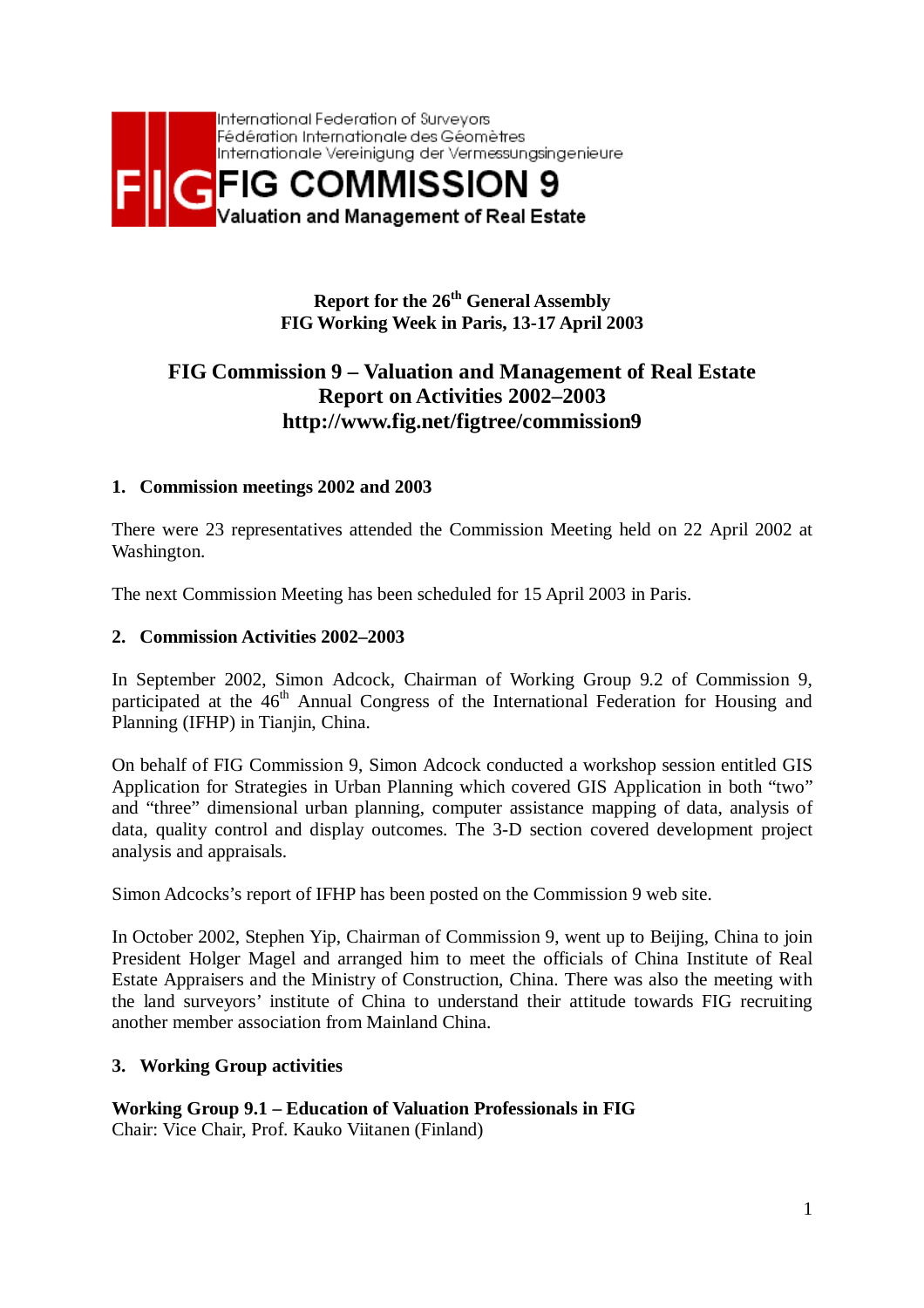### Progress Report

This working group is closely co-operating with Commission 2 and especially with WG 2.2, Virtual Academy – Distant Learning.

A small virtual learning environment is being developed and it is going to be linked with the FIG web site later. There are also on going activities where some basic learning material about valuation work would be put on the web site.

## The idea and possibility of a working group seminar in 2004 is being developed. **Working Group 9.2 – Environmental and Ecological Influences Effecting Use, Value and Demand for Real Estate**

Chair: Vice Chair Simon Adcock (Australia)

### Progress Report

The environmental issues are now substantially coming forward and a few interesting and relevant case studies in Australia have been identified. These will be posted onto the Commission 9 web site.

There is the plan to elevate these issues, both within the Commission and also across FIG over the next 3 years.

### **Working Group 9.3 – Valuation for Taxation and Statutory Compensation**

Chair: Vice Chair Henning Elmstrom (Denmark)

### Progress Report

Efforts have been made to identify the legal backgrounds and purpose for such valuations including the methodologies of assessments in various countries.

There are a few papers to be presented in this working week in Paris on valuations of compensation for expropriated interests. These would provide a starting point for setting up a library of the practices of surveyors in different legal and economical environments.

### **Working Group 9.4 – Organizations of Valuers and Appraisers in Emerging Eastern European Markets**

Chair: Vice Chair David Smejkal (Czech Republic)

### Progress Report

Efforts have been made to identify the backgrounds and status of development of the profession in such markets and to study the valuation methodologies adopted.

The work of this working group will be reviewed in the light of the expansion of the European Union and the rapid fusion of the economic activities.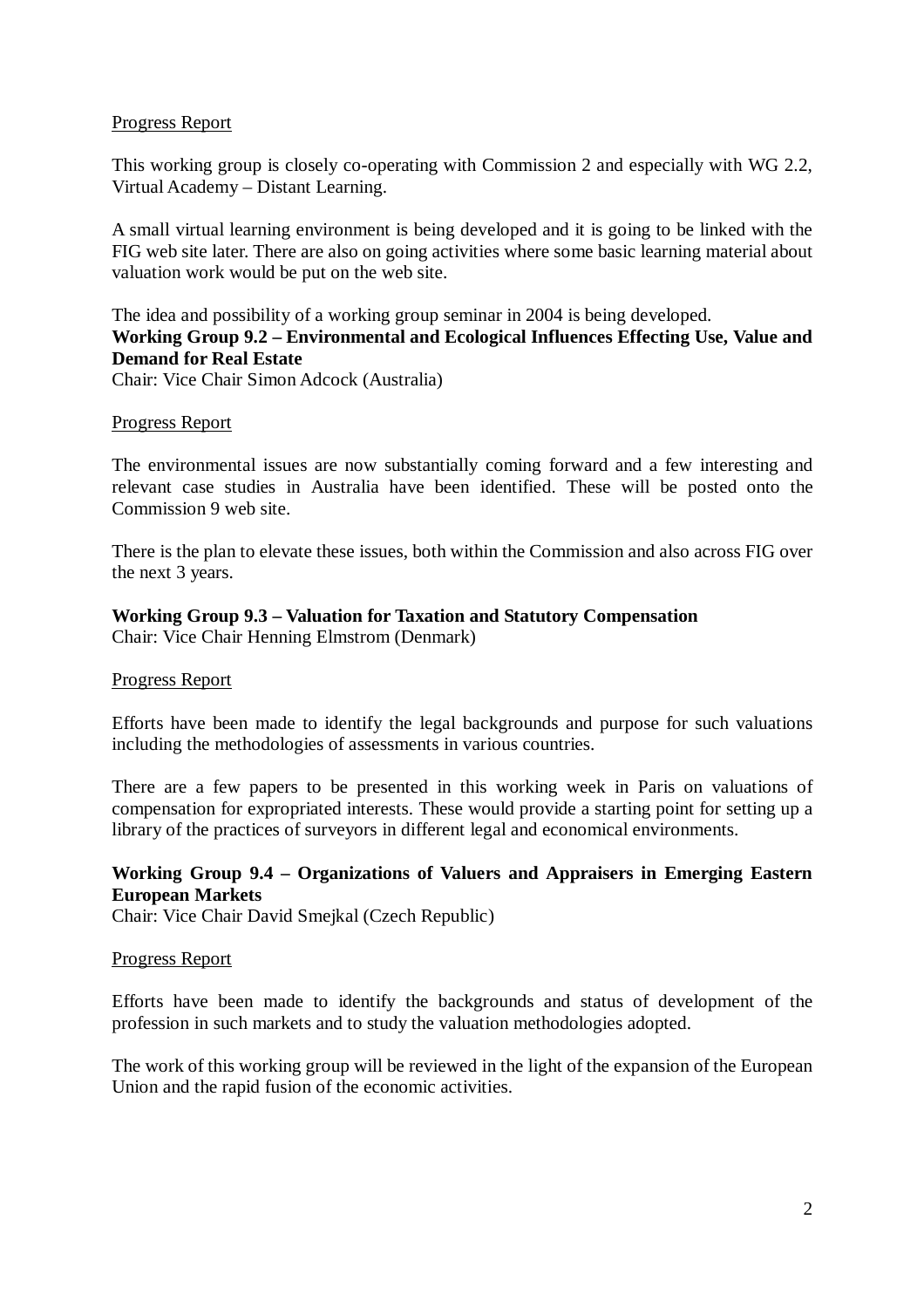### **Task Group 9.1 – Research Funding**

Chair: Simon Adcock (Australia)

### Progress Report

The objective of this task group is to seek sources of funding for research and delivery of papers. This is also a means to encourage participation in Commission 9 activities especially the presentations at FIG working weeks.

Work is on going and details would be presented at the commission meeting.

### **Task Group 9.2 – Promoting Valuation Membership of FIG**

Chair: Stephen Yip (Hong Kong, China)

### Progress Report

The current tasks are to follow up with the possible recruitment of the Thai Valuers and China Appraisers.

There is also interest shown from appraisers from Mexico about FIG membership.

### **4. Future plans**

### Commission Website

The Chairs of the Commission working groups have agreed that the Commission 9 web site should be used as a notice board for all the members. This channel should be better and more used for communication to promote and publicize the work of the working groups. But the fact is for the time being, there is still nothing substantial in the commission web site and the site is still being managed by the FIG office.

David Smejkal has looked into the possibility of a new structure and administration for the Commission 9 web site. There will be a presentation and detailed discussions at the commission meeting in Paris 2003.

### Commission events

There is the proposal of arranging a Commission 9 conference in Mainland China to match with the  $10<sup>th</sup>$  anniversary of the China Institute of Real Estate Appraisers in 2004.

This item will be discussed at the commission meeting.

### Moving On

"Management of Real Estate" seems to have been left out from Commission 9. Possible work in this aspect including further linkages with other Commissions in this area would be explored.

The short and medium term objectives of Commission 9 would be the production of "Best Practice", or some kind of "guidelines", of valuation and management of real estate. Work